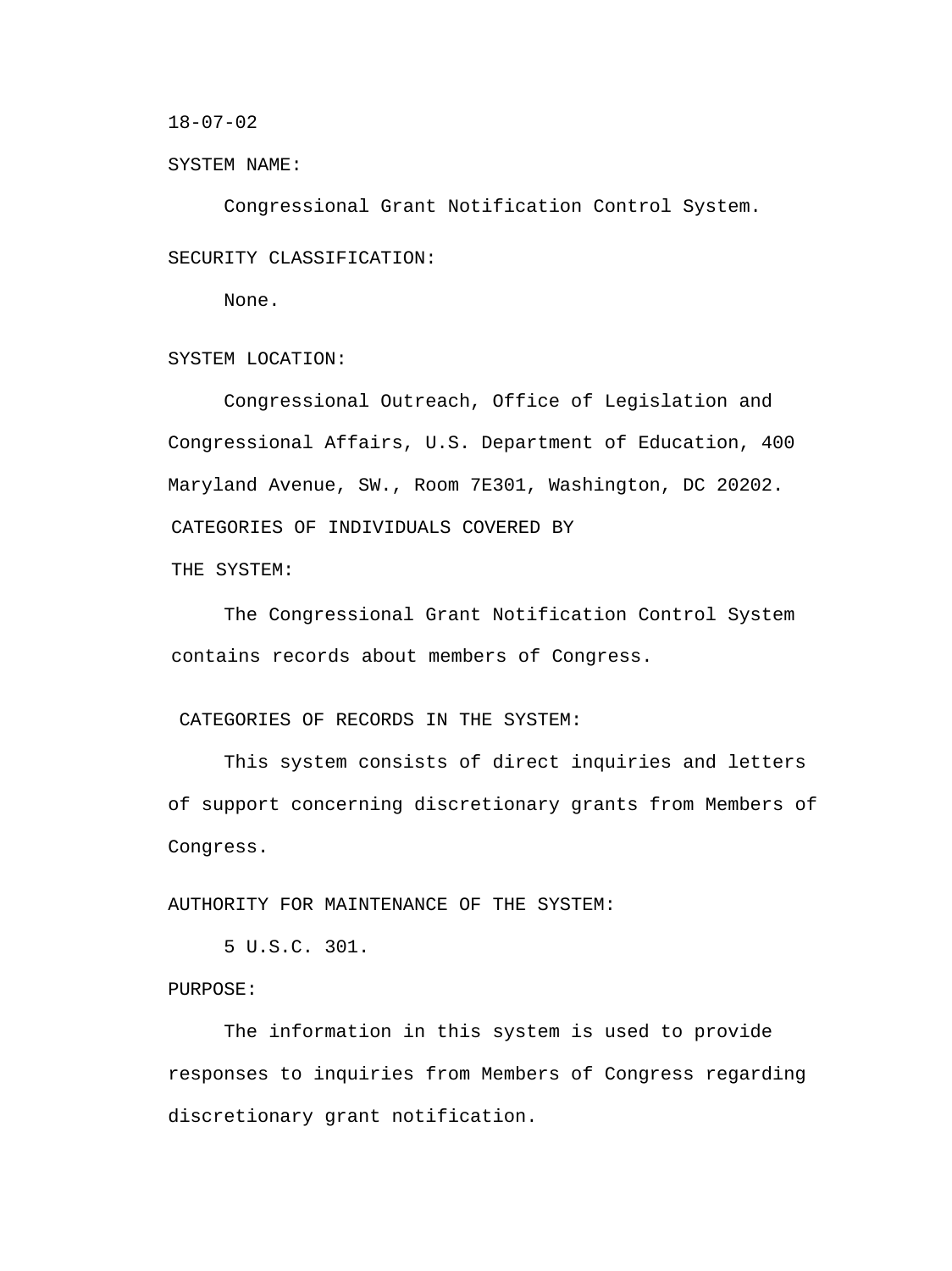ROUTINE USES OF RECORDS MAINTAINED IN THE SYSTEM, INCLUDING CATEGORIES OF USERS AND THE PURPOSE OF SUCH USES:

The Department of Education (the Department) may disclose information contained in a record in this system of records under the routine uses listed in this system of records without the consent of the individual if the disclosure is compatible with the purposes for which the record was collected. These disclosures may be made on a case-by-case basis or, if the Department has complied with the computer matching requirements of the Privacy Act, under a computer matching agreement.

(1) *Inter-Agency Disclosure.* Inquiries that do not pertain to the Department, but fall under the jurisdiction of another Federal agency, are transferred to that Agency with a request that a direct response be provided to the correspondent.

(2) *Congressional Member Disclosure.* The Department may disclose records to a member of Congress from the record of an individual in response to an inquiry from the member made at the written request of that individual. The member's right to the information is no greater than the right of the individual who requested it.

(3) *Litigation and Alternative Dispute Resolution.*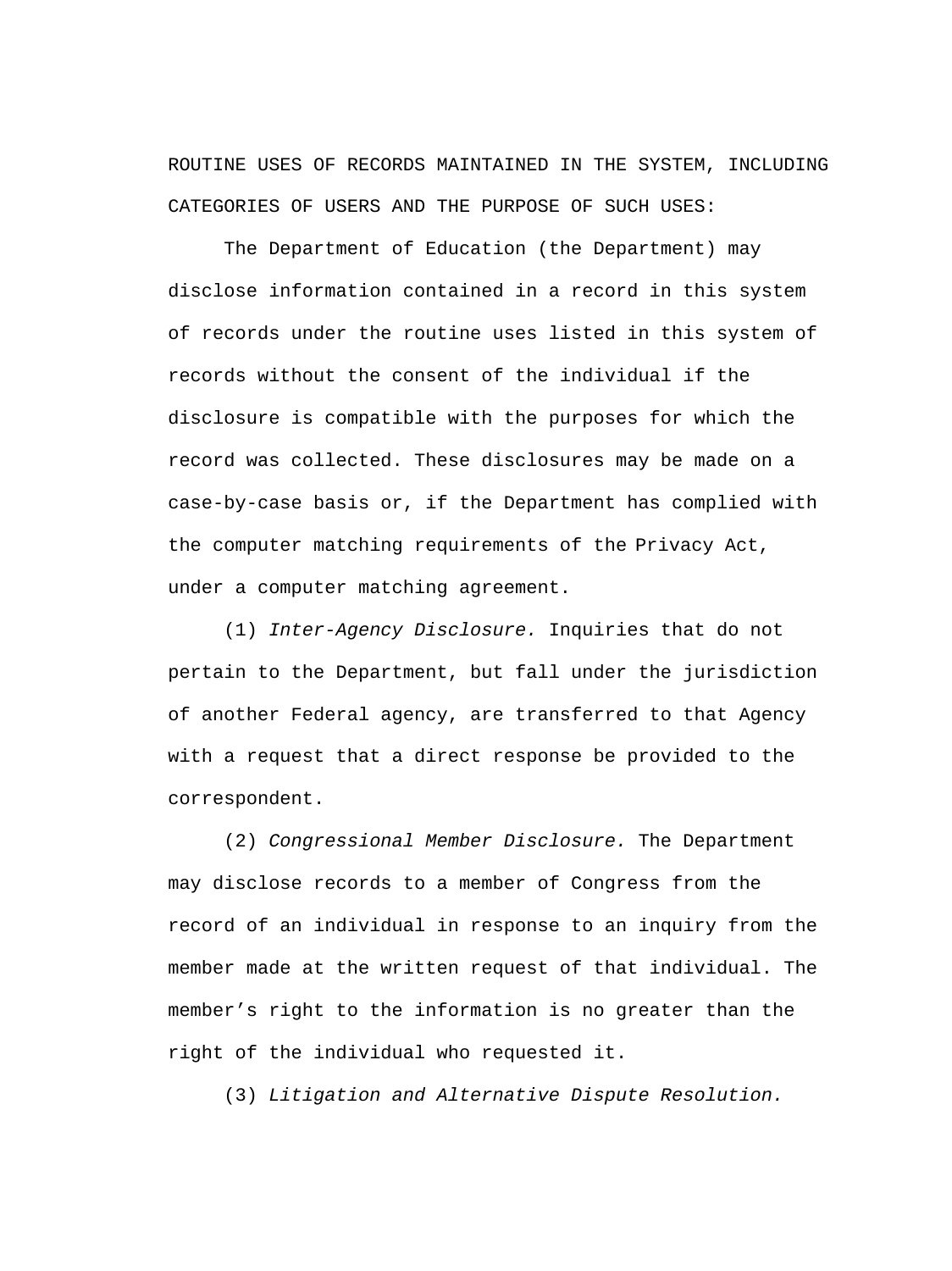(a) In the event of litigation where one of the parties listed below is involved in litigation or ADR, the Department may disclose such records as it deems desirable or necessary to the Department of Justice (DOJ) to enable DOJ to effectively represent such party, provided such disclosure is compatible with the purpose for which the records were collected.

(i) The Department of Education, or any component of the Department; or

(ii) Any Department employee in his or her official capacity; or

(iii) Any Department employee in his or her individual capacity if the Department of Justice (DOJ) has agreed to provide or arrange for representation for the employee; or

(iv) Any Department employee in his or her individual capacity where the agency has agreed to represent the employee; or

(iv) The United States where the Department determines that the litigation is likely to affect the Department or any of its components.

(b) *Disclosure to the DOJ.* If the Department determines that disclosure of certain records to the DOJ is relevant and necessary to litigation or ADR, the Department may disclose those records as a routine used to the DOJ.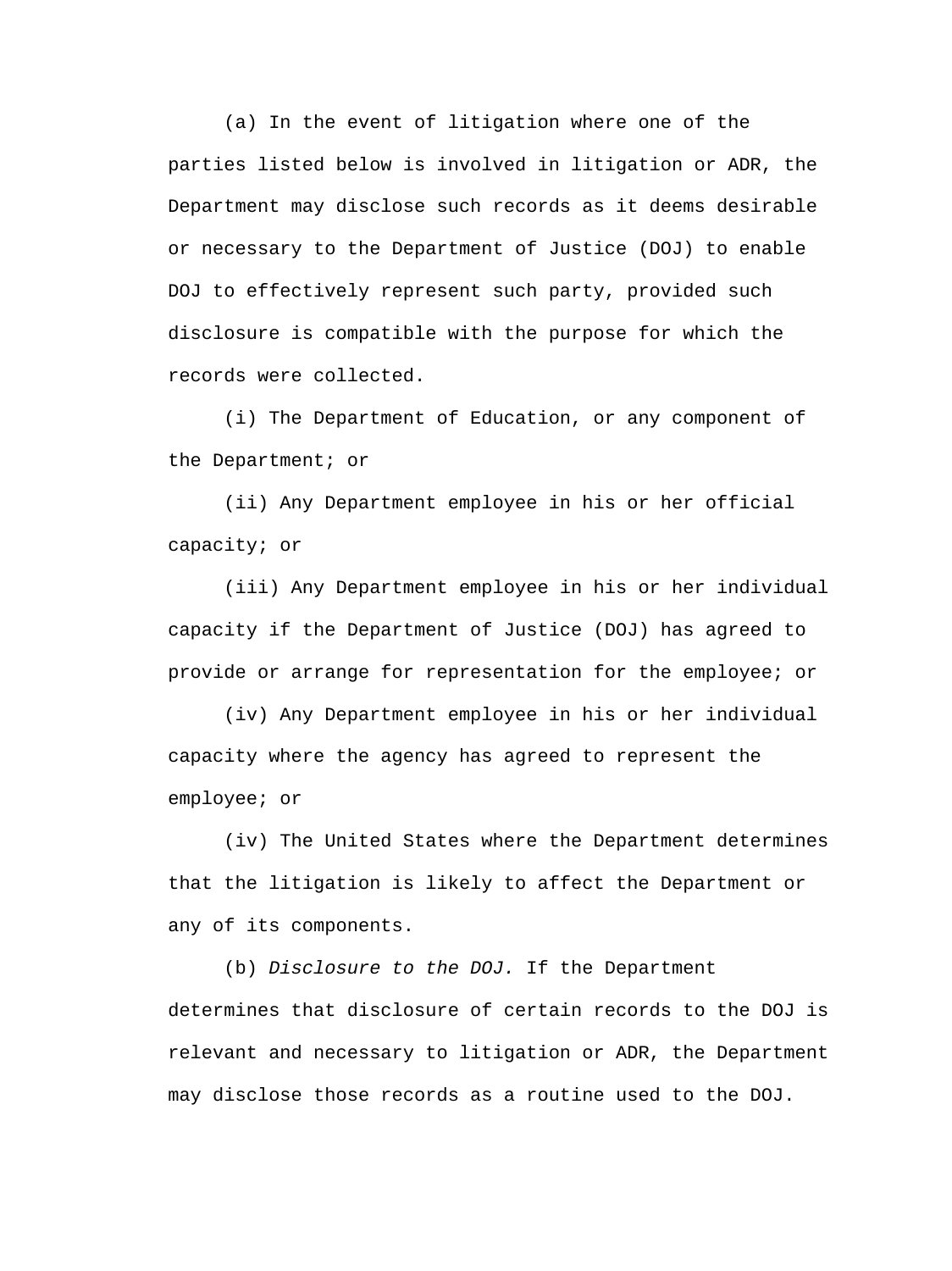(c) *Administrative Disclosures.* If the Department determines that disclosure of certain records to an adjudicative body before which the Department is authorized to appear, an individual or entity designated by the Department or otherwise empowered to resolve or mediate disputes is relevant and necessary to the administrative litigation, the Department may disclose those records as a routine use to the adjudicative body, individual, or entity.

(d) *Parties, counsels, representatives and witnesses.*  If the Department determines that disclosure of certain records to a party, counsel, representative or witness in an administrative proceeding is relevant and necessary to the litigation, the Department may disclose records as a routine use to the party, counsel, representative or witness.

DISCLOSURE TO CONSUMER REPORTING AGENCIES:

Not applicable to this system of records.

POLICIES AND PRACTICES FOR STORING, RETRIEVING, ACCESSING, RETAINING, AND DISPOSING OF RECORDS IN THE SYSTEM:

#### STORAGE:

The records are maintained in hard copy filed in standard file cabinets.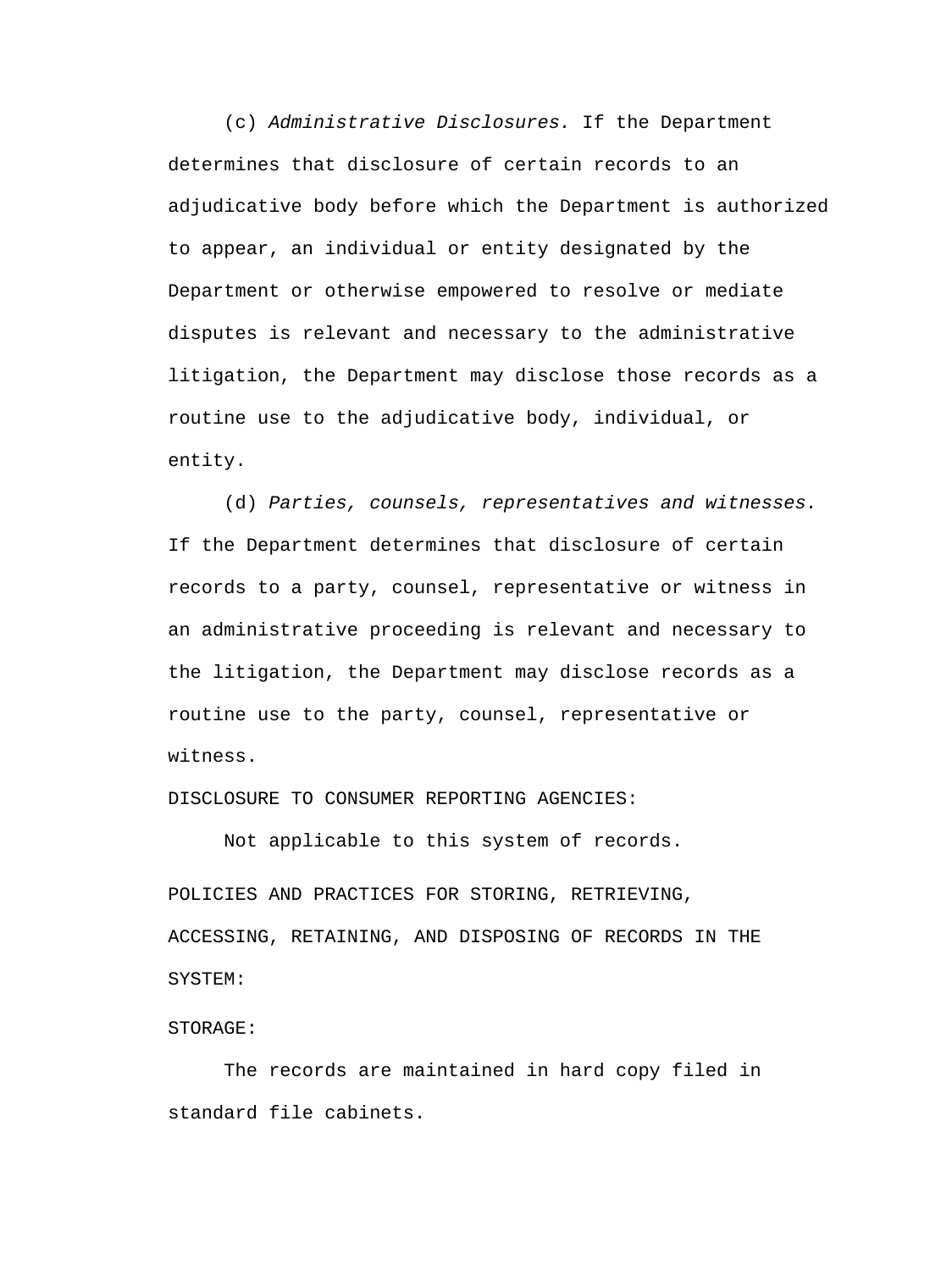#### RETRIEVABILITY:

Records are indexed alphabetically by grant title. SAFEGUARDS:

Records are kept in the responsible grant notification team member's office. All physical access to the Department's site, and the sites of Department contractors where this system of records is maintained, is controlled and monitored by security personnel who check each individual entering the building for his or her employee or visitor badge.

The computer system employed by the Department offers a high degree of resistance to tampering and circumvention. This security system limits data access to Department and contract staff on a ''need-to-know'' basis, and controls individual users' ability to access and alter records within the system. All users of this system of records are given a unique user ID with personal identifiers. All interactions by individual users with the system are recorded.

# RETENTION AND DISPOSAL:

Records are maintained for two years. SYSTEM MANAGER(S) AND ADDRESS: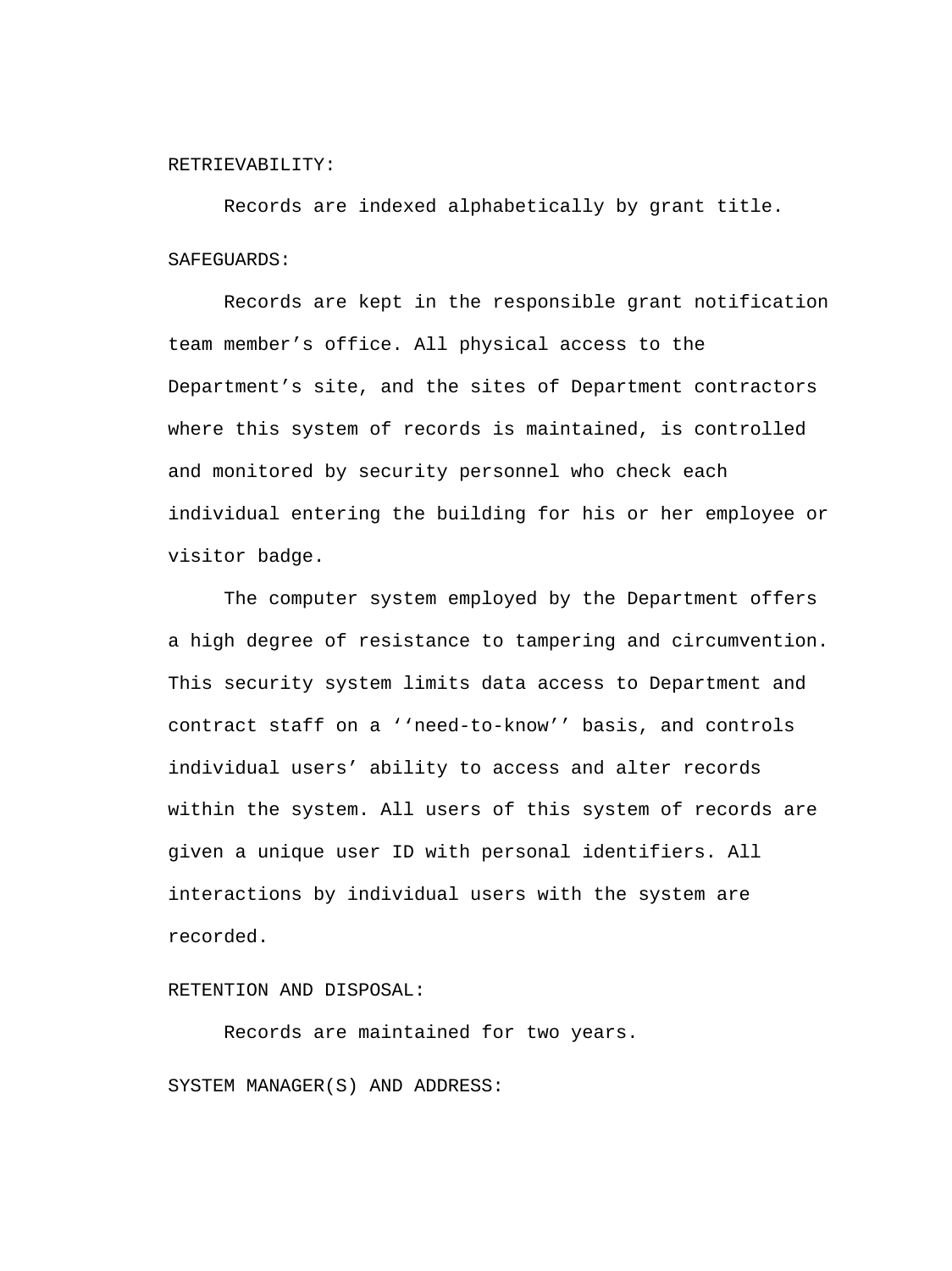Director, Congressional Outreach, Office of Legislation and Congressional Affairs, U.S. Department of Education, 400 Maryland Avenue, SW., Room 7E301, Washington, DC 20202.

### NOTIFICATION PROCEDURE:

If you wish to determine whether a record exists regarding you in this system of records, provide the system manager at the above address with the name of the Member of Congress who corresponded with the Department, the name of the referenced constituent, the grant title, and the date of the correspondence. Your request must meet the requirements of the regulations at 34 CFR 5b.5, including proof of identification.

## RECORD ACCESS PROCEDURES:

Same as the Notification Procedure.

# CONTESTING RECORD PROCEDURES:

If you wish to contest the content of a record pertaining to you, contact the system manager at the address noted above, and reasonably identify the record and specify the information to be contested. Your request must meet the requirements of the regulations at 34 CFR 5b.7. RECORD SOURCE CATEGORIES: